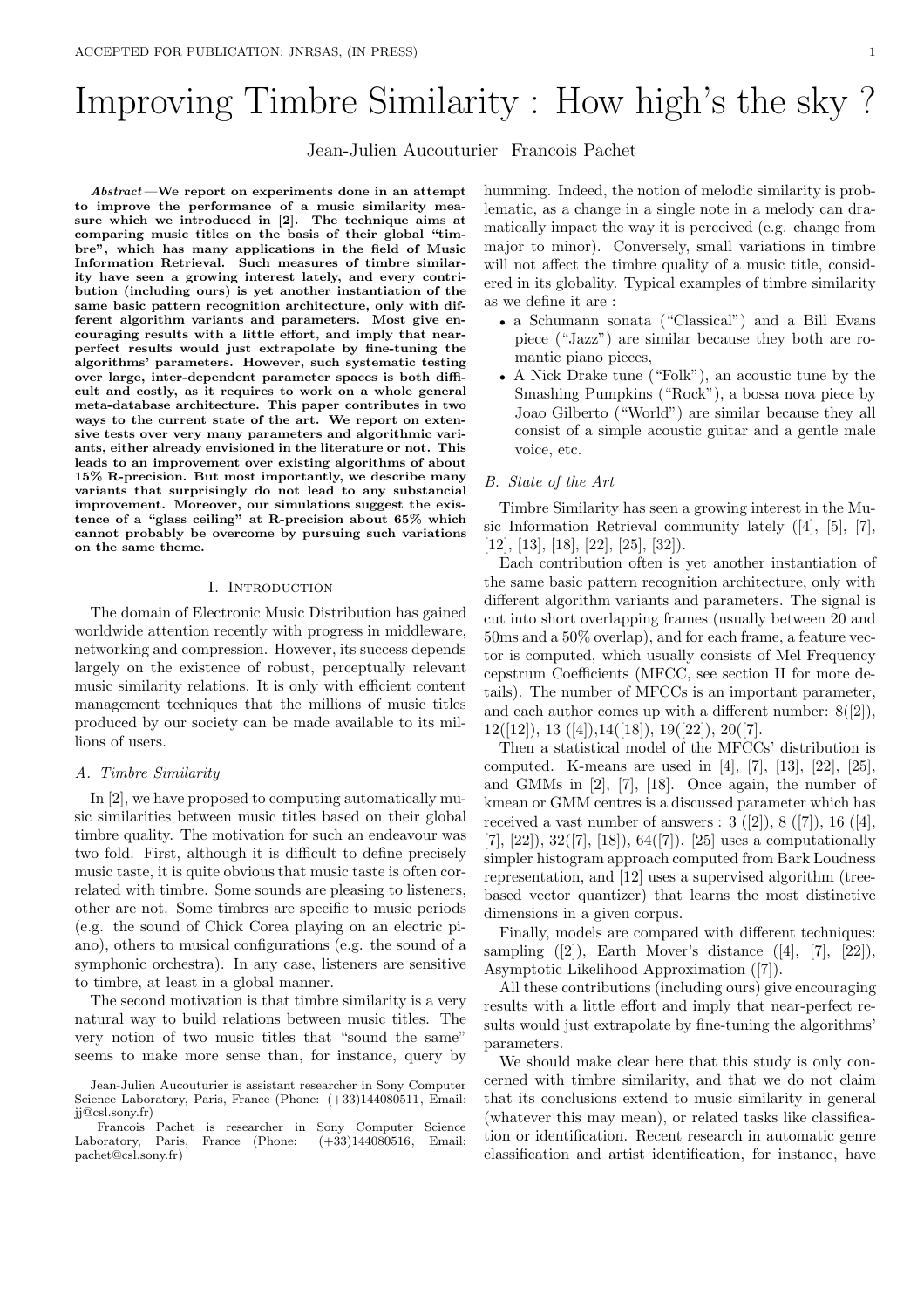shown that the incorporation of other features such as beat and tempo information ([30]), singing voice segmentation  $([17], [6])$  and community metadata  $([33])$  could improve the performance. However, such techniques are not explored here as they go beyond the scope of timbre perception.

## C. Evaluation

This article reports on experiments done in an attempt to improve the performance of the class of algorithms described above. Such extensive testing over large, dependent parameter spaces is both difficult and costly.

Subjective evaluations are somewhat unreliable and not practical in a systematic way: in the context of timbre similarity, we have observed that the conditions of experiment influence the estimated precision a lot. It is difficult for the users not to take account of a priori knowledge about the results. For instance, if the nearest neighbor to a jazz piece is also a piece by another famous jazz musician, then the user is likely to judge it relevant, even if the two pieces bear no timbre similarity. As a consequence of this, a same similarity measure may be judged differently depending on the application context.

Objective evaluation is also problematic, because of the choice of a ground truth to compare the measure to. In [1], we have projected our similarity measure on genre metadata to study its agreement to the class information, using the Fisher coefficient. We concluded that there were very little overlap with genre clusters, but it is unclear whether this is because the precision of the timbre similarity is poor, or because timbre is not a good classification criteria for genre. Several authors have studied the problem of choosing an appropriate ground truth : [22] considers as a good match a song which is from the "same album", "same artist", "same genre" as the seed song. [25] also proposes to use "styles" (e.g. Third Wave ska revival) and "tones" (e.g. energetic) categories from the All Music Guide AMG  $<sup>1</sup>$ . [7] pushes the quest for ground truth one</sup> step further by mining the web to collect human similarity ratings.

The algorithm used for timbre similarity comes with very many variants, and has very many parameters to select. At the time of [2], the systematic evaluation of the algorithm was so unpractical that the chosen parameters resulted from hand-made parameter twitching. In more recent contributions, such as [4], [25], our measure is compared to other techniques, with similarly fixed parameters that also result from little if any systematic evaluation. More generally, attempts at evaluating different measures in the literature tend to compare individual contributions to one another, i.e. particular, discrete choices of parameters, instead of directly testing the influence of the actual parameters. For instance, [25], [5] compares the settings in [22](19 MFCCs+16Kmeans) to those of [2](8 MFCCs+3GMM).

Finally, conducting such a systematic evaluation is a daunting task, since before doing so, it requires building a general architecture that is able to :

- access and manage the collection of music signals the measures should be tested on
- store each result for each song (or rather each duplet of songs as we are dealing with a binary operation  $dist(a, b) = d$  and each set of parameters
- compare results to a ground truth, which should also be stored
- build or import this ground truth on the collection of songs according to some criteria
- easily specify the computation of different measures. and to specify different parameters for each algorithm variant, etc...

In the context of the European project Cuidado, the music team at SONY CSL Paris has built a fully-fledged EMD system, the Music Browser ([24]), which is to our knowledge the first system able to handle the whole chain of EMD from metadata extraction to exploitation by queries, playlists,etc. Metadata about songs and artists are stored in a database, and similarities can be computed on-the-fly or pre-computed into similarity tables. Its open architecture makes it easy to import and compute new similarity measures. Similarity measures themselves are objects stored in the database, for which we can describe the executables that need to be called, as well as the arguments of these executables. Using the Music Browser, we were able to easily specify and launch all the simulations that we describe here, directly from the GUI, without requiring any additional programming or external program to bookkeep the computations and their results.

This paper contributes in two ways to the current state of the art. We report on extensive tests over very many parameters and algorithmic variants, some of which have already been envisioned in the literature, some others being inspired from other domains such as Speech Recognition. This leads to an absolute improvement over existing algorithms of about 15% R-precision. But most importantly, we describe many variants that surprisingly do not lead to any substancial improvement of the measure's precision. Moreover, our simulations suggest the existence of a "glass ceiling" at R-precision about 65% which probably cannot be overcome by pursuing such variations on the same theme.

#### II. Framework

In this section, we present the evaluation framework for the systematic exploration of the parameter space and variants of the algorithm we introduced in [2]. We first describe the initial algorithm, and then describe the evaluation process.

#### A. The initial algorithm

Here we sum up the original algorithm as presented in [2]. As can be seen in Figure 1, it has a classical pattern recognition architecture. The signal is first cut into frames. For each frame, we estimate the spectral envelope by computing a set of Mel Frequency Cepstrum Coefficients. The cepstrum is the inverse Fourier transform of

<sup>1</sup> www.allmusic.com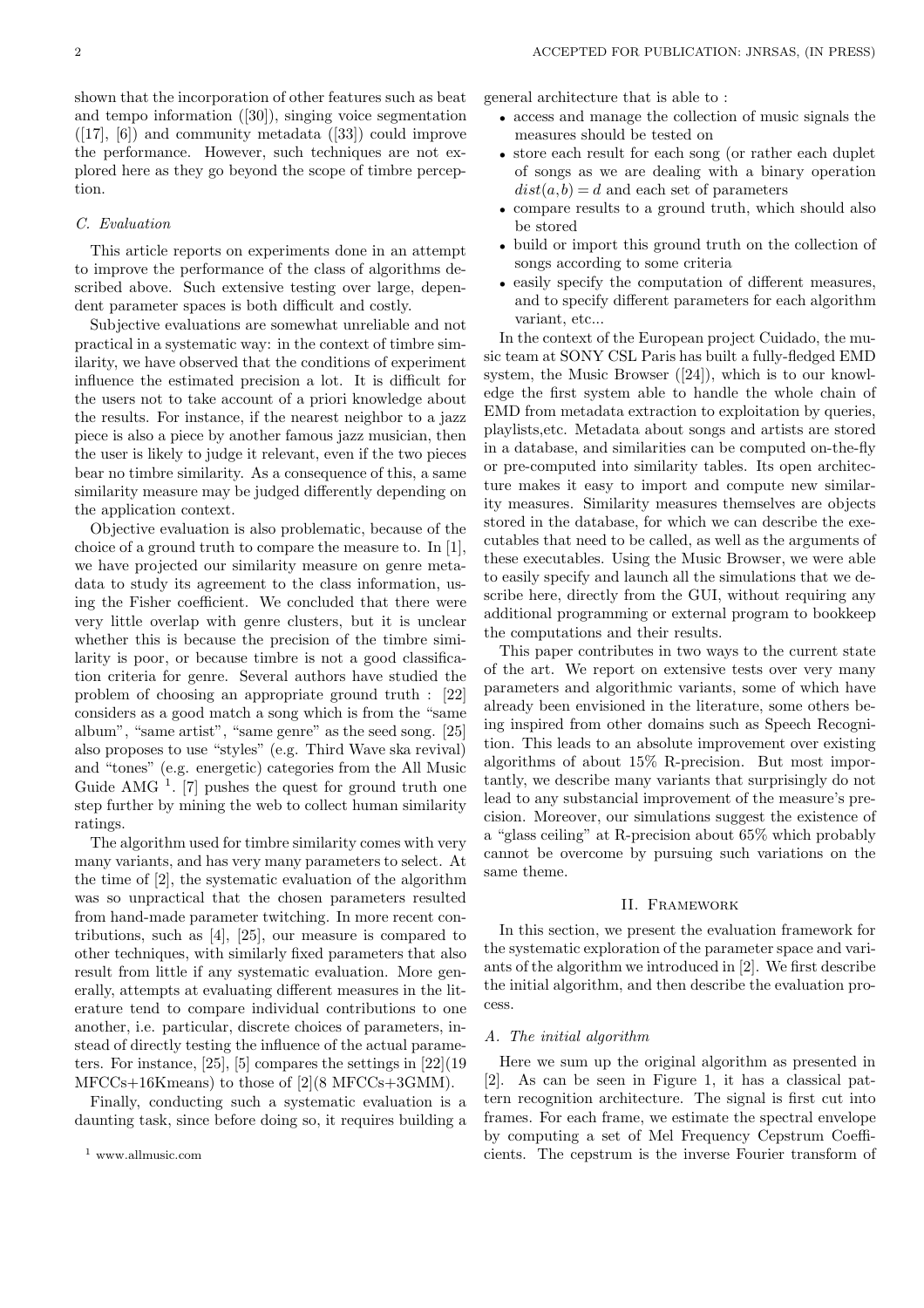

Fig. 1. The initial algorithm has a classical pattern recognition architecture.

the log-spectrum  $\log S$ .

$$
c_n = \frac{1}{2\pi} \int_{\omega=-\pi}^{\omega=\pi} \log \mathcal{S}(\omega) \exp j\omega n \,d\omega \tag{1}
$$

We call mel-cepstrum the cepstrum computed after a non-linear frequency warping onto a perceptual frequency scale, the Mel-frequency scale ([27]). The  $c_n$  are called Mel frequency cepstrum coefficients (MFCC). Cepstrum coefficients provide a low-dimensional, smoothed version of the log spectrum, and thus are a good and compact representation of the spectral shape. They are widely used as feature for speech recognition, and have also proved useful in musical instrument recognition ([10]).

We then model the distribution of the MFCCs over all frames using a Gaussian Mixture Model (GMM). A GMM estimates a probability density as the weighted sum of M simpler Gaussian densities, called components or states of the mixture. ([8]):

$$
p(\mathcal{F}_t) = \sum_{m=1}^{m=\mathcal{M}} \pi_m \mathcal{N}(\mathcal{F}_t, \mu_m, \Sigma_m)
$$
 (2)

where  $\mathcal{F}_t$  is the feature vector observed at time t, N is a Gaussian pdf with mean  $\mu_m$ , covariance matrix  $\Sigma_m$ , and  $\pi_m$  is a mixture coefficient (also called state prior probability). The parameters of the GMM are learned with the classic E-M algorithm ([8]).

We can now use these Gaussian models to match the timbre of different songs, which gives a similarity measure based on the audio content of the music. The timbre models are meant to integrate into a large scale meta-database architecture, hence we need to be able to compare the models themselves, without storing the MFCCs. In [2], we use a Monte Carlo approach to approximate the likelihood of the MFCCs of one song A given the model of another song B: we sample a large number of points  $S^{\mathcal{A}}$  from model A, and compute the likelihood of these samples given Model B. We then make the measure symmetric and normalize :

$$
D(\mathcal{A}, \mathcal{B}) = \sum_{i=1}^{i=D\mathcal{S}\mathcal{R}} \log \mathcal{P}(\mathcal{S}_i^{\mathcal{A}}/\mathcal{A}) + \sum_{i=1}^{i=D\mathcal{S}\mathcal{R}} \log \mathcal{P}(\mathcal{S}_i^{\mathcal{B}}/\mathcal{B})
$$

$$
- \sum_{i=1}^{i=D\mathcal{S}\mathcal{R}} \log \mathcal{P}(\mathcal{S}_i^{\mathcal{A}}/\mathcal{B}) - \sum_{i=1}^{i=D\mathcal{S}\mathcal{R}} \log \mathcal{P}(\mathcal{S}_i^{\mathcal{B}}/\mathcal{A}) \qquad (3)
$$

The precision of the approximation is clearly dependent on the number of samples, which we call Distance Sample Rate (DSR).

## B. Test Database, Ground Truth and Evaluation metric

A test database of 350 music titles was constructed as an extract from the Cuidado database [24] (which currently has 15,000 mp3 files). It contains songs from 37 artists, encompassing very different genres and instrumentations. Table I shows the contents of the database<sup>2</sup>. While the size of test database may appear small, we would like to stress the very heavy computational load of computing a large number of  $n^2$  similarity matrices, some of which resulting from intensive, non optimized algorithms (e.g. HMMs with Viterbi decoding for each duplet of song). This has prevented us from increasing the size of database any further. The computation of a single similarity matrix on the full Cuidado database (15,000 songs) can represent up to several weeks of computation, and this study relies on more than a hundred of such matrices.

Artists and songs were chosen in order to have clusters that are "timbrally" consistent (all songs in each cluster sound the same). Hence, we use a variation on the "same artist/same album" ground truth as described in section I, which we refine by hand by selecting the test database according to subjective similarity ratings.

Moreover, we only select songs that are timbrally homogeneous, i.e. there is no big texture change within each song. This is to account for the fact that we only compute and compare one timbre model per song, which "merges" all the textures found in the sound. In the case of more heterogeneous songs (e.g. Queen - Bohemian rapsody), a segmentation step could increase the accuracy of the measure, but such techniques are not considered in this study (see for instance [11]).

We measure the quality of the measure by counting the number of nearest neighbors belonging to the same cluster as the seed song, for each song. More precisely, for a given query on a song  $S_i$  belonging to a cluster  $\mathcal{C}_{S_i}$  of size  $\mathcal{N}_i$ , the precision is given by :

$$
p(S_i) = \frac{card(S_k/C_{S_k} = C_{S_i} and R(S_k) \le N_i)}{N_i}
$$
 (4)

where  $\mathcal{R}(\mathcal{S}_k)$  is the rank of song  $\mathcal{S}_k$  in the query on song  $\mathcal{S}_i.$ 

This framework is very close to traditional IR, where we know the number of relevant documents for each query. The value we compute is referred to as the R-precision, and has been standardized within the Text REtrieval Conference (TREC) [31]. It is in fact the precision measured after  $R$  documents have been retrieved, where  $R$  is the number of relevant documents. To give a global R-precision score for a given model, we average the R-precision over all queries.

## III. Finding the best set of parameters for the original algorithm

As a first evaluation, we wish to find the best set of parameters for the original algorithm described above. We

<sup>2</sup> The "descriptions" were taken from the AMG (www.allmusic.com)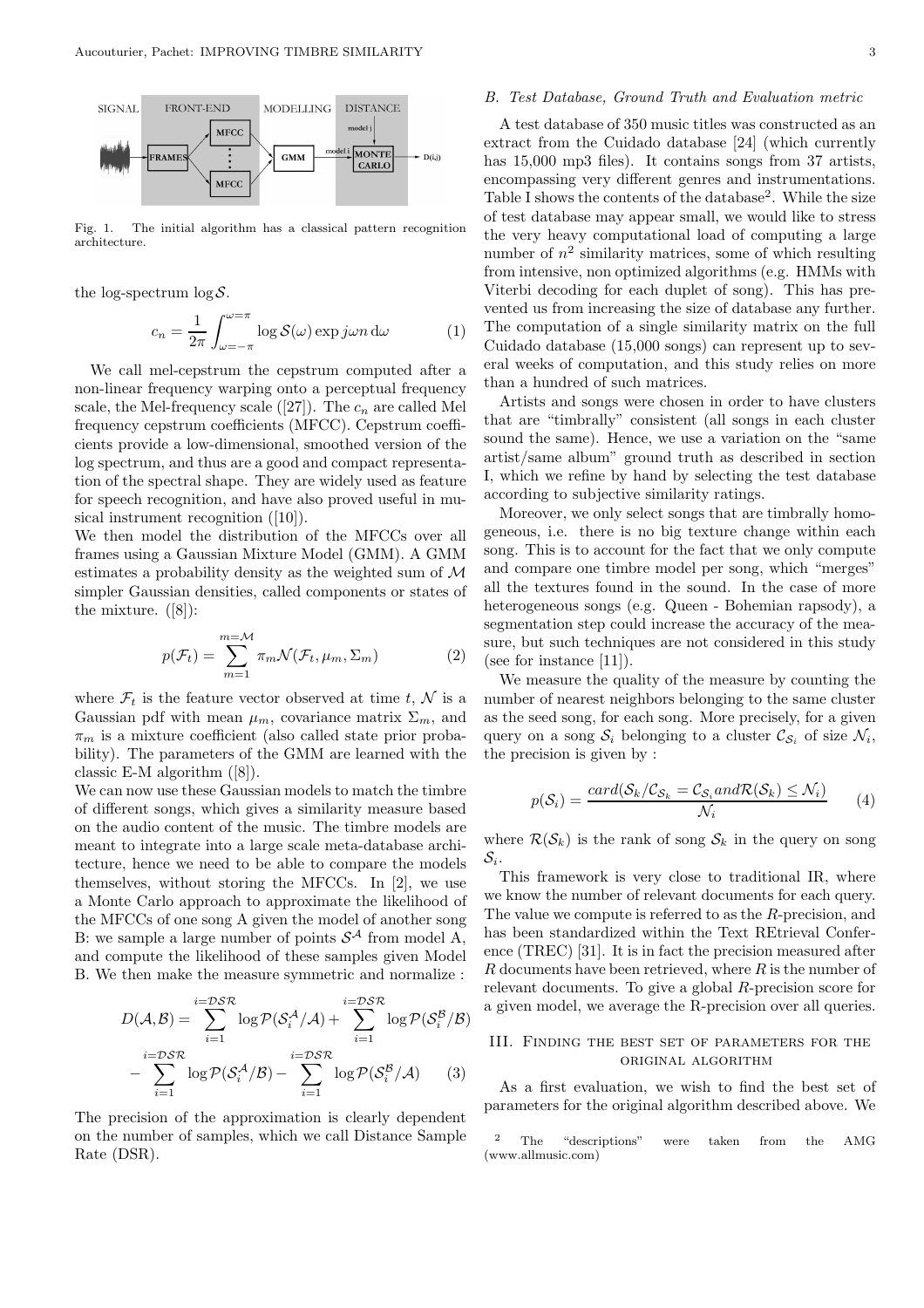TABLE II Influence of signal's sample rate

| SR.   | $R$ -Precision |
|-------|----------------|
| 11kHz | 0.488          |
| 22kHz | 0.502          |
| 44kHz | 0.521          |

explore the space constituted by the following parameters :

- Signal Sample Rate (SR): The sample rate of the music signal. The original value in the system in [2] is 11KHz. This value was chosen to reduce the CPU time.
- Number of MFCCs (N): The number of the MFCCs extracted from each frame of data. The more MFCCs, the more precise the approximation of the signal's spectrum, which also means more variability on the data. As we are only interested in the spectral envelopes, not in the finer, faster details like pitch, a large number may not be appropriate. The original value used in [2] is 8.
- Number of Components (M): The number of gaussian components used in the GMM to model the MFCCs. The more components, the better precision on the model. However, depending on the dimensionality of the data (i.e. the number of MFCCs), more precise models may be underestimated. The original value is 3.
- Distance Sample Rate (DSR): The number of points used to sample from the GMMs in order to estimate the likelihood of one model given another. The more points, the more precision on the distance, but this increases the required CPU time linearly.
- Alternative Distance : Many authors ([22], [7]) propose to compare the GMMs using the Earth Mover's distance (EMD), a distance measure meant to compare histograms with disparate bins ([28]). EMD computes a general distance between GMMs by combining individual distances between gaussian components.
- Window Size :The size of the frames on which we compute the MFCCs.

As this 6-dim space is too big to explore completely, we make the hypothesis that the influence of SR, DSR, EMD and Window Size are both independent of the influence of N and M. However, it is clear from the start that N and M are linked: there is an optimal balance to be found between high dimensionality and high precision of the modeling (curse of dimensionality).

## A. influence of SR

To evaluate SR, we fix N, M and DSR to their default values used in [2] (8,3 and 2000 resp.). In Table II, we see that the SR has a positive influence on the precision. This is probably due to the increased bandwidth of the higher definition signals, which enables the algorithm to use higher frequency components than with low SR.



Fig. 2. Influence of the distance sample rate

| TABLE III                |  |
|--------------------------|--|
| <b>DISTANCE FUNCTION</b> |  |

| Distance     | R-Precision |
|--------------|-------------|
| EMD-KL       | 0.477       |
| EMD-MA       | 0.406       |
| $DSR = 2000$ | 0.488       |

#### B. influence of DSR

To evaluate DSR, we fix  $N = 8$ ,  $M=3$  and  $SR = 44KHz$ . In Figure 2, we see that the DSR has a positive influence on the precision when it increases from 1 to 1000, and that further increase has little if any influence. Further tests show that the optimal DSR does not depend on either N or M.

## C. influence of EMD

To evaluate the EMD against our sampling scheme using DSR, we fix  $N = 8$ , M=3 and SR= 11KHz. We compare EMD with Kullback-Leibler, EMD with Mahalanobis and sampling with DSR=2000. In Table In III, we see that EMD with Mahalanobis distance performs worst, and that EMD with Kullback Leibler and sampling are equivalent (with a slight advantage to sampling). The difference between MA and KL is probably due to the fact that MA takes less account of covariance differences between components (2 gaussian components having same means and different covariance matrices have a zero Mahalanobis distance).

# D. influence of N,M

To explore the influence of N and M, we make a complete exploration of the associated 2-D space, with N varying from 10 to 50 by steps of 10 and M from 10 to 100 by steps of 10. These boundaries result from preliminary tests (moving N while  $M=3$ , and moving M while  $N=8$ ) showing that both default values  $N=8$  and  $M=3$  are not optimal, and that the optimal  $(N,M)$  was well above  $(10,10)$ . Figure 3 shows the results of the complete exploration of the (N,M) space.

We can see that too many MFCCs  $(N > 20)$  hurt the precision. When N increases, we start to take greater account of the spectrum's fast variations, which are correlated with pitch. This creates unwanted variability in the data, as we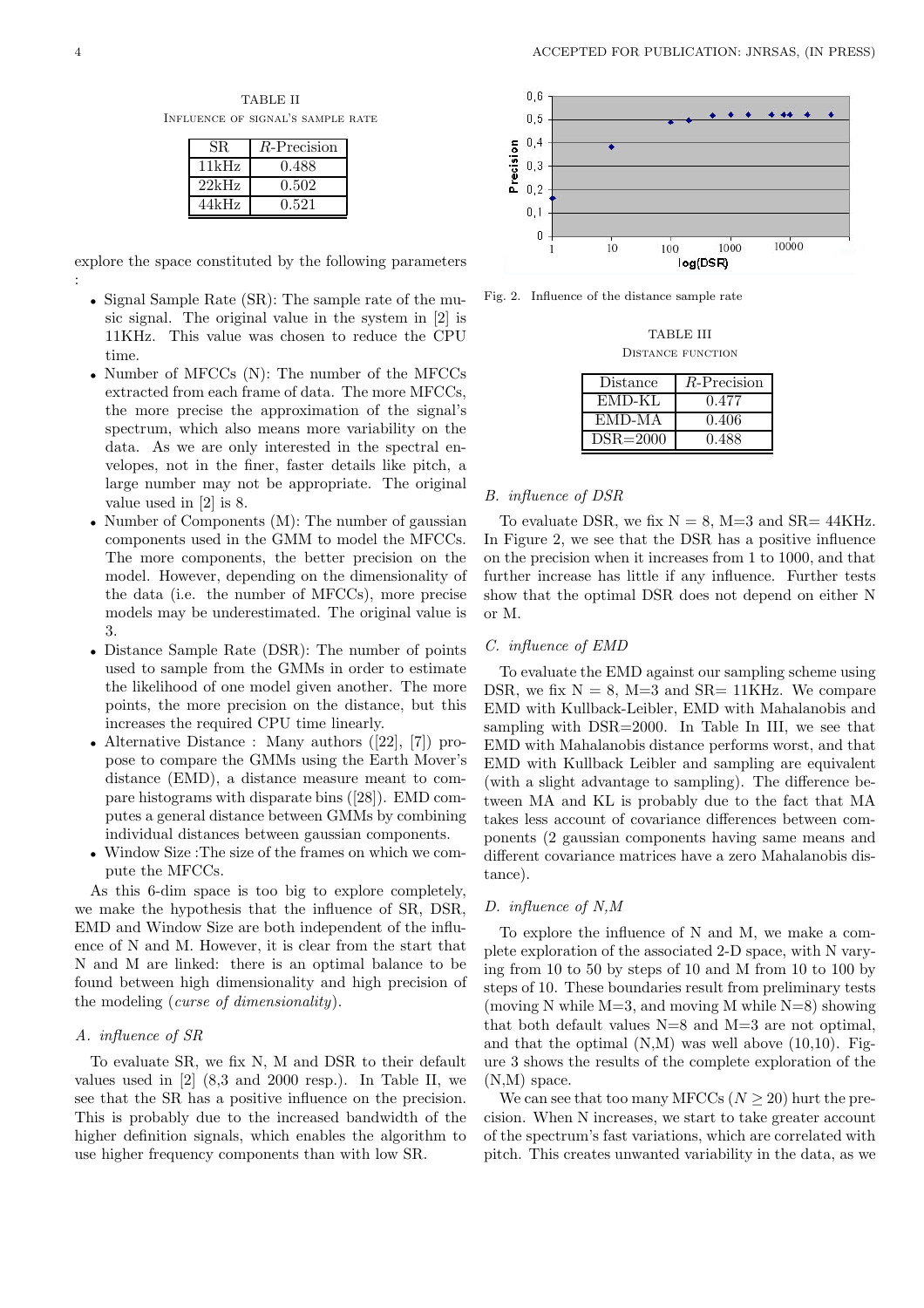

Fig. 3. Influence of the number of MFCCs and the number of components

want similar timbres with different pitch to be matched nevertheless.

We also notice that increasing the number of components at fixed N, and increasing N at fixed M is eventually detrimental to the precision as well. This illustrates the curse of dimensionality mentioned above. The best precision  $p = 0.63$  is obtained for 20 MFCCs and 50 components. We can also note that the number of MFCCs is a more critical factor than the number of Gaussian components :  $\forall M, N \neq 20, p(N_0 = 20, M) > p(N, M)$ . This means we can decrease M to values smaller than optimum without much hurting the precision, which is an interesting point as the computational cost of comparing models depends linearly on M.

## E. influence of Windows Size

To evaluate the influence of the window size used to segment the waveforms, we fix  $N = 20$ ,  $M=50$ ,  $SR=44$  KHz and  $DSR = 2000$ . In Figure 4, we see that the window size has a small positive influence on the precision when it increases from 10 ms to 30ms, but that further increase up to 1 second has a negative effect. This behaviour results from the fact that MFCCs are only meaningful on stationary frames (larger frames may include more transients and variations) and that larger frames means less data available for the training, which decreases the precision of the models.

# F. Conclusion

In conclusion, this systematic exploration of the influence of 4 parameters of the original algorithm results in an improvement of the precision of more than 16%, from the original  $p = 0.48$  to the optimal  $p = 0.63$  for (SR=44kHz, N=20, M=50, DSR=2000).

While this  $63\%$  of precision may appear poor, it is important to note that our evaluation criteria necessarily underestimates the quality of the measure, as it doesn't consider relevant matches that occur over different clusters (false negatives), e.g. a Beethoven piano sonata is timbrally close



Fig. 4. Influence of the windows size

to a jazz piano solo). Indeed, the subjective performance reported in [2] was much better than the corresponding  $p = 0.48$  evaluated here. The current test is mainly meaningful in a relative way, as it is able to objectively measure an increase or loss of performance due to some parameter change.

In the next 2 sections, we examine the influence of a number of algorithmic variants concerning both the frontend and the modeling, and see if they are able to further improve the R-precision.

## IV. Evaluating front-end variations

### A. Processing commonly used in Speech Recognition

MFCCs are a very common front-end used in the Speech Recognition community (see for instance [27]), and a variety of pre and post-processing has been tried and evaluated for speech applications. Here we examine the influence of 7 common operations :

- ZMeanSource : The DC mean is removed from the source waveform before doing the actual signal analysis. This is used in speech to remove the effects of A-D conversion.
- Pre-emphasis : It is common practice to pre-emphasize the signal by applying the first order difference equation :

$$
s_n' = s_n - k s_{n-1} \tag{5}
$$

to the samples  $s_n$  in each window, with k a preemphasis coefficients,  $0 < k < 1$ . Pre-emphasis is used in speech to reduce the effects of the glottal pulses and radiation impedance and to focus on the spectral properties of the vocal tract.

• Dither : Certain kind of waveform data can cause numerical problems with certain coding schemes (finite wordlength effects). adding a small amount of noise to the signal can solve this. The noise is added to the samples using :

$$
s_n' = s_n + q\mathcal{RND} \tag{6}
$$

where  $RND$  is a uniformly distributed normalized random value and q is a scaling factor.

• Liftering : Higher order MFCCs are usually quite small, and this results in a wide range of variances from low to high order. this may cause problems in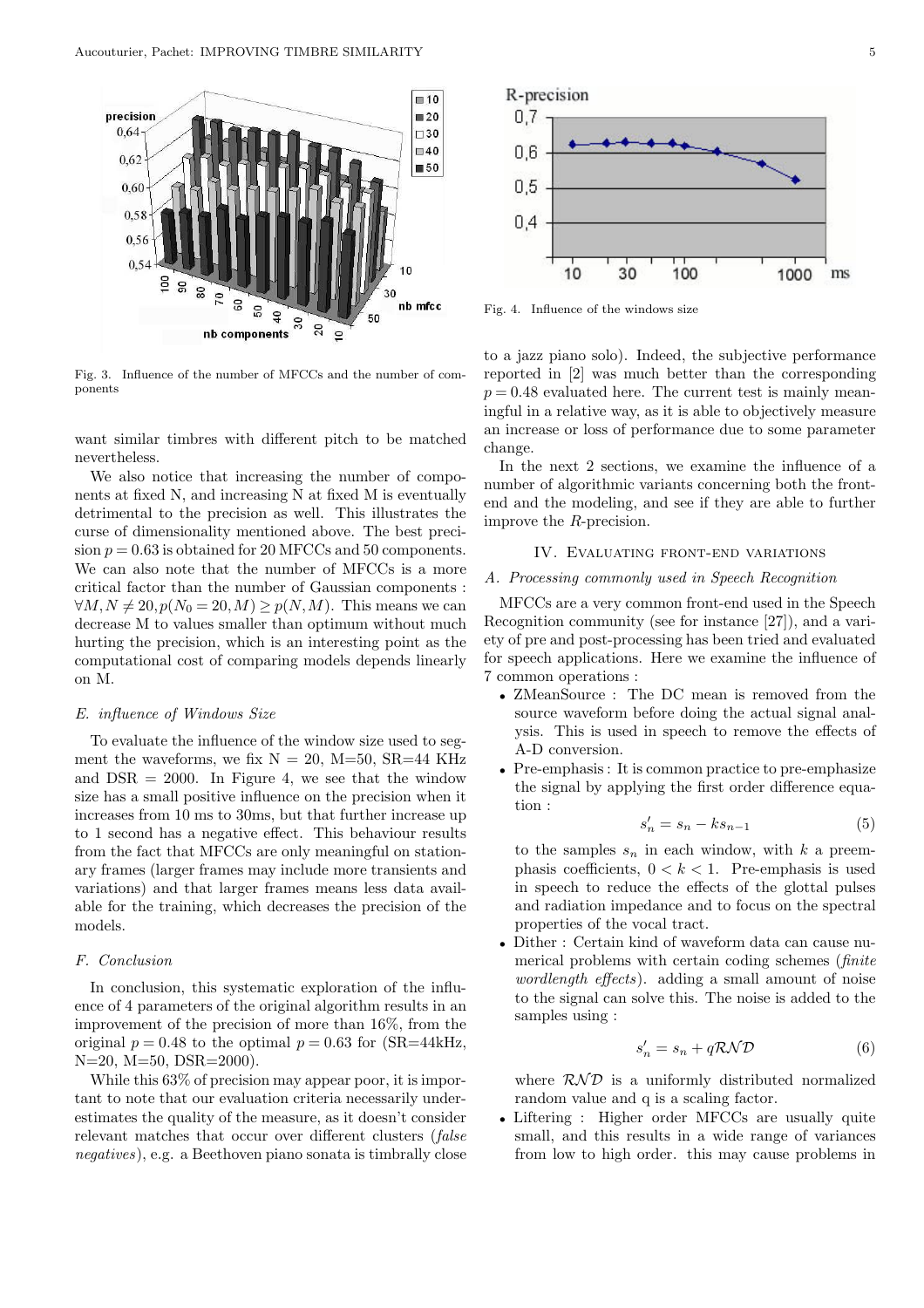distribution modeling. Therefore it is common practice in speech to rescale the coefficients to have similar magnitude. This is done by filtering in the cepstrum domain  $(LiFterina)$  according to:

$$
c'_n = (1 + \frac{L}{2}\sin\frac{\pi n}{L}c_n) \tag{7}
$$

where  $L$  is a liftering parameter.

- Cepstral mean compensation (CMC) : The effect of adding a transmission channel on the source signal is to multiply the spectrum of the source by a channel transfer function. In the cepstral log domain, this multiplication becomes an addition which can be removed by subtracting the cepstral mean.
- 0'th order coefficient : The 0'th cepstral parameter  $C_0$ can be appended to the  $c_n$ . It is correlated with the signal's log energy :

$$
E = \log \sum_{n=1}^{N} s_n^2 \tag{8}
$$

• Delta and acceleration coefficients : The performance of a speech recognition system can be greatly enhanced by adding time derivatives to the basic static parameters. Delta Coefficients are computed using the following formula :

$$
d_t = \frac{\sum_{\theta=1}^{0} \theta(c_{t+\theta} - c_{t-\theta})}{2 \sum_{\theta=1}^{0} \theta^2}
$$
 (9)

where  $d_t$  is a delta coefficient at time t, computed using a time window  $\Theta$ . The same formula can be applied to the delta coefficients to obtain the acceleration coefficients.

Table IV shows the results on the test database. We notice that subtracting the cepstral mean and computing delta and acceleration coefficients for large time windows severely degrade the performance. Pre-emphasis and Dither have little effect compared to the original MFCCs. Nevertheless, liftering, normalizing the original signal, appending short-term delta and acceleration coefficients and appending the 0'th coefficient all improves the precision of the measure.

We have tried to combine this operations (this is referred to as "Best 3" and "Best 4" in Table IV), however this does not further improve the precision. We should also consider fine-tuning the number of Gaussian components again considering the increase in dimensionality due to the appending of delta and acceleration coefficients.

We should note here that the finding that including  $c0$ slightly improves the performance is at odds to some of the results reported in [7]. In any case, the overall influence (either positive here or negative elsewhere) of this variant is small (a few percent). We further discuss these results in the concluding section.

#### B. Texture windows

The previous experiment shows that adding some shortterm account of the MFCC statistics (i.e. delta or acceleration coefficients) has a positive (although limited) influence

TABLE IV Influence of Pre/Post Processing

| Variant                    | $R$ -Precision |
|----------------------------|----------------|
| Acceleration $\Theta = 50$ | 0.179          |
| Delta $\Theta = 50$        | 0.522          |
| Cepstral Mean Compensation | 0.525          |
| Delta $\Theta = 10$        | 0.60           |
| Acceleration $\Theta = 10$ | 0.610          |
| Delta $\Theta = 2$         | 0.624          |
| Delta $\Theta = 5$         | 0.625          |
| Acceleration $\Theta = 5$  | 0.625          |
| Pre Emphasis $k = 0.97$    | 0.628          |
| Acceleration $\Theta = 1$  | 0.628          |
| Original MFCC              | 0.629          |
| Dither $q = 5\%$           | 0.629          |
| Lifter $L = 22$            | 0.630          |
| Delta $\Theta = 1$         | 0.631          |
| ZMeanSource                | 0.631          |
| Acceleration $\Theta = 2$  | 0.631          |
| $0$ 'th coefficient        | 0.652          |
| Best 3                     | 0.605          |
| Best 4                     | 0.609          |

on the R-precision. In this paragraph, we investigate the modelling of the long-term statistics of the feature vectors.

It has been shown that, for modeling music, using a larger scale texture window and computing the means and variances of the features over that window results in significant improvements in classification. Tzanetakis in [30] reports a convincing 15% precision improvement on a genre classification task when using accumulations of up to about 40 frames (1 second). This technique has the advantage of capturing the long-term nature of sound textures, while still assuring that the features be computed on small stationary windows (as proved necessary in section III)

We report here the evaluation results using such texture windows, for a texture window size  $w_t$  growing from 0 to 100 frames by steps of 10.  $w_t = 0$  corresponds to using directly the MFCCs without any averaging, like in section III. For  $w_t \geq 0$ , we compute the mean and average of the MFCCs on running texture windows overlapping by  $w_t - 1$ frames. For an initial signal of  $n$  frames of  $N$  coefficients each, this results in  $n-w_t+1$  frames of 2N coefficients : N means and N variances. We then model the resulting feature set with a M-component GMM. For the experiment, we use the best parameters obtained from section III, i.e.  $N = 20$  and  $M = 50$ . Figure 5 shows the influence of  $w_t$ on the R-precision. It appears that using texture windows has no significant influence on the R-precision of our similarity task, contrary to the classification task reported by Tzanetakis : the maximum increase of R-precision is 0.4% for  $w_t = 20$ , and the maximum loss is 0.4% for  $w_t = 10$ .

Several directions could be further explored to try to adapt Tzanetakis' suggestion of texture windows. First, the computation of N-dimensional means and variances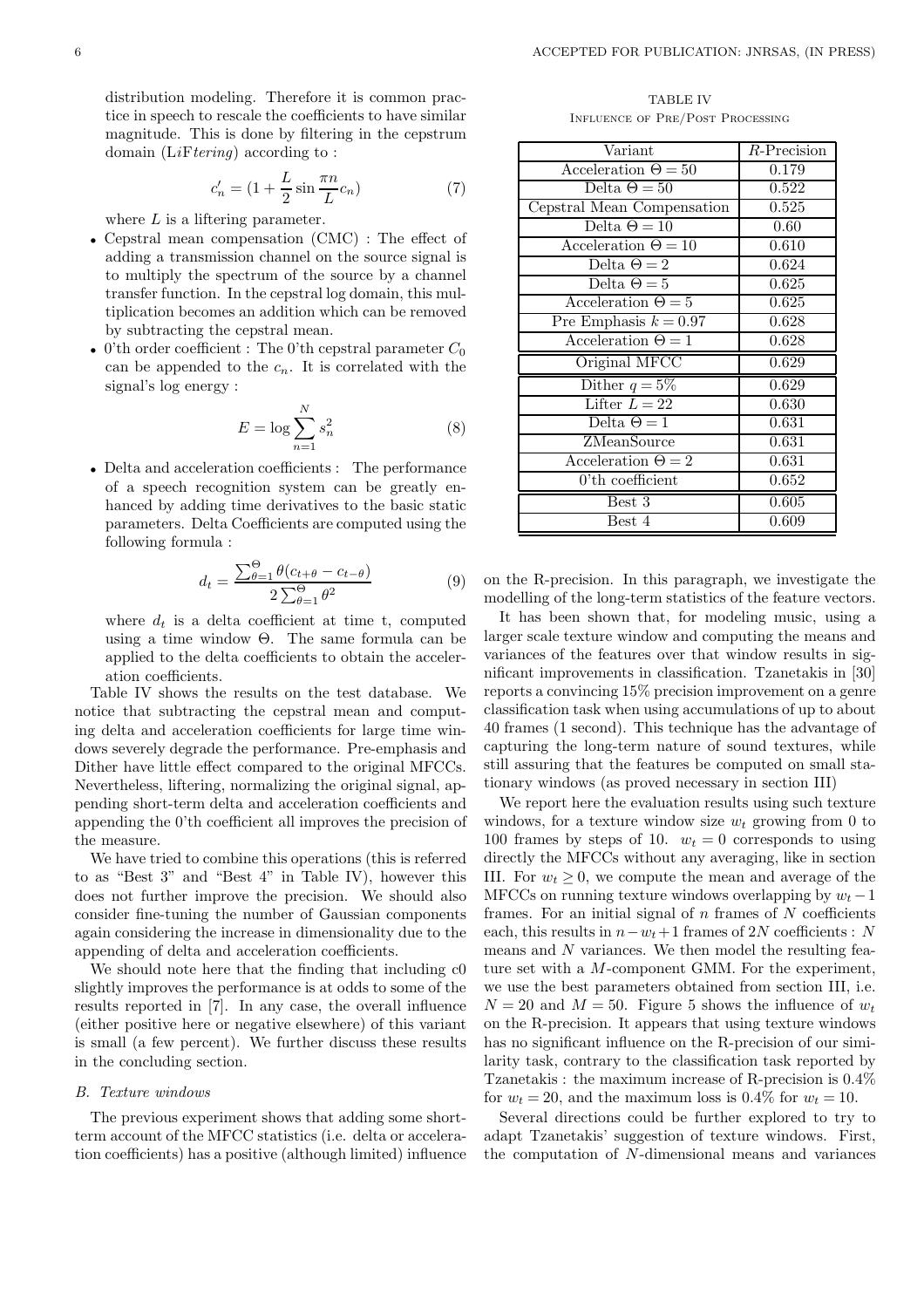

Fig. 5. Influence of the texture window size

doubles the dimension of the feature space, hence the optimal number of GMM components M should be adapted accordingly. Second, the use of one single mean (and variance) vector for each window may create a "smearing" of very dissimilar frames into a non-meaningful average. It is likely that using a small size GMM for each texture window would increase the precision of the modelling. However, this raises a number of additional issues which were not studied here, among which :

- Which is the optimal number of gaussians, for each frame, and then for the global model ?
- Should the gaussian centres be tracked between neighboring frames ?

Finally, in the single-component case, the mean of the frame-based means (with no overlap) of a signal  $\{a_i\}$  is trivially equal to the global mean :

$$
\frac{1}{n} \sum_{i=0}^{i=n-1} \frac{1}{m} \sum_{j=im+1}^{j=(i+1)m} a_j = \frac{1}{nm} \sum_{i=0}^{i=nm-1} a_i \qquad (10)
$$

Although the extension of this behaviour in the case of multi-component GMMs cannot be written explicitely (as it results from a learning algorithm), this suggests that the real influence of this processing remains unclear. The extra information captured by texture windows may be more appropriately provided by an explicit segmentation preprocessing, or time-sensitive machine learning techniques like hidden Markov models, as we investigate in section V.

# C. Spectral Contrast

In [15], the authors propose a simple extension of the MFCC algorithm to better account for music signals. Their observation is that the MFCC computation averages the spectrum in each sub-band, and thus reflects the average spectral characteristics. However, very different spectra can have the same average spectral characteristics. Notably, it is important to also keep track of the relative spectral distribution of peaks (related to harmonic components) and valleys (related to noise). Therefore, they extend the MFCC algorithm to not only compute the average spectrum in each band (or rather the spectral peak), but also a correlate of the variance, the spectral contrast (namely the amplitude between the spectral peaks and valleys in each subband). This modifies the algorithm to output 2 coefficients (instead of one) for each Mel subband. Additionally, in the algorithm published in [15], the authors replace the Mel filterbank traditionally used in MFCC analysis by an octave-scale filterbank  $(C_0-C_1,$  $C_1$ - $C_2$ , etc.), which is assumed to be more suitable for music. They also decorrelate the spectral contrast coefficients using the optimal Karhunen-Loeve transform.

We have implemented and evaluated two variants of Spectral Contrast here. For convenience, both variants use the MFCC Mel filterbank instead of the authors' Octave filters, and use the MFCC's Discrete Cosine Transform to approximate the K-L Transform. This has the advantage of being data independent, and thus better adapted to the implementation of a similarity task, where one wish to be able to assess the similarity between any duplet of song without first having to consider the whole available corpus (as opposed to the authors' supervised classification task, where the KL can be trained on the total data to be classified). Moreover, it has already been reported that the DCT was a satisfying approximation of the K-L transform in the case of music signals  $(21)$ . In the first implementation (SC1), the  $2N_{chan}$  coefficients (where  $N_{chan}$  is the number of subbands in the filterbank) are all appended in one block, and reduced to  $N$  cepstrum coefficients using the dct. In the second implementation, both streams of data (the  $N_{chan}$  peaks and the  $N_{chan}$  Spectral Contrast) are decorrelated separately with the DCT, resulting in 2N cepstral coefficients, as if we used e.g. delta coefficients.

Also, following the intuition of [15], we investigate whether removing the percussive frames in the original signal would improve the MFCC modeling of the music signals. As a pre-processing, we do a first pass on the signal to compute its frame-based Spectral Flatness ([16]), with the following formula :

$$
SFM_{db} = 10\log_{10}\frac{G_m}{A_m} \tag{11}
$$

where  $G_m$  is the geometrical mean and  $A_m$  the arithmetical mean of the magnitudes of the spectrum on each window. Spectral Flatness is notably used in Speech to segment voiced and unvoiced signals. Here, we discard frames with a high spectral flatness (using the  $3\sigma$  criteria) before computing traditional MFCCs on the remaining frames. This is way to bypass the limitations of MFCCs stressed in [15] (poor modeling of the noisy frames), without providing any cure for it, as does Spectral Contrast.

We see that all three front-ends perform about 1% better than standard MFCCs, and that the 2N implementation performs best. For further improvement, Spectral Contrast could be combined with traditional Pre/Post Processing as seen above.

# V. Dynamic modeling with hidden Markov models

In section IV, we have shown that appending delta and acceleration coefficients to the original MFCCs improves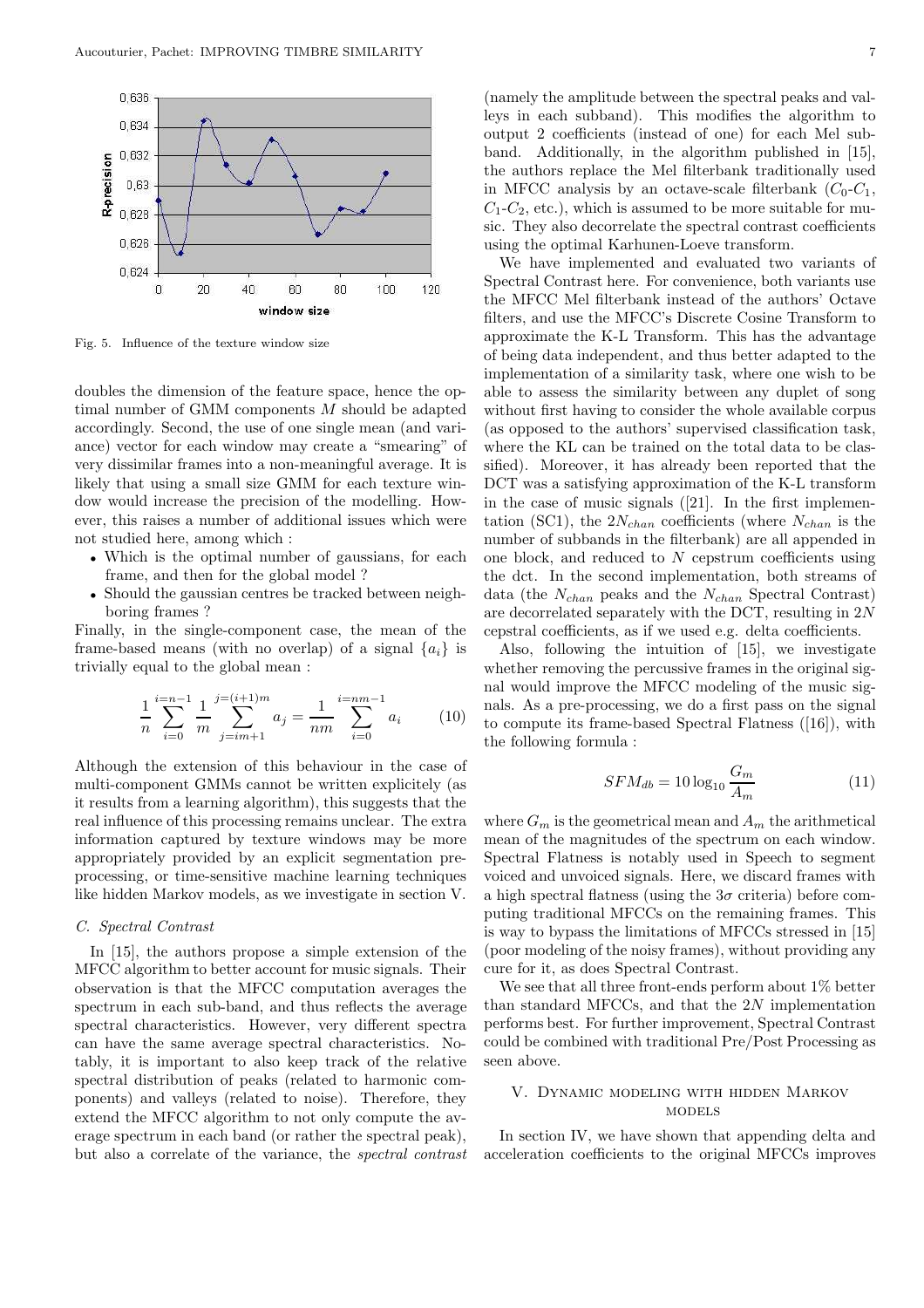TABLE V Influence of Spectral Contrast

| Implementation | $R$ -Precision |
|----------------|----------------|
| SC1            | 0.640          |
| SC2            | 0.656          |
| SFN            | 0.636          |
| standard MFCC  | 0.629          |

the precision of the measure. This suggests that the shortterm dynamics of the data is also important.

Short-term dynamical behavior in timbre may describe e.g. the way steady-state textures follow noisy transient parts. These dynamics are obviously important to compare timbres, as can be shown e.g. by listening to reverted guitar sounds used in some contemporary rock songs which bear no perceptual similarity to normal guitar sounds (same static content, different dynamics). Longer-term dynamics describe how instrumental textures follow each other, and also account for the musical structure of the piece (chorus/ verse, etc.). As can be seen in section IV, taking account of these longer-term dynamics (e.g. by using very large delta coefficients) is detrimental to the similarity measure, as different pieces with same "sound" can be pretty different in terms of musical structure.

To explicitly model this short-term dynamical behavior of the data, we try replacing the GMMs by hidden Markov models (HMMs, see [26]). A HMM is a set of GMMs (also called states) which are linked with a transition matrix which indicates the probability of going from state to another in a Markovian process. During the training of the HMM, done with the Baum-Welsh algorithm, we simultaneously learn the state distributions and the markovian process between states.

To compare HMMs with one another, we adapt the Monte Carlo method used for GMMs : we sample from each model a large number  $N<sub>S</sub>$  of sequences of size  $N<sub>F</sub>$ , and compute the log likelihood of each of these sequences given the other models, using equation 3. The probabilities  $\mathcal{P}(\mathcal{S}_{i}^{\mathcal{A}}/\mathcal{B})$  are computed by Viterbi decoding.

Previous experiments with HMMs by the authors ([3]) have shown that models generalize across the songs, and tend to learn short-term transitions rather than long-term structure. This suggests that HMMs may be a good way to add some dynamical modeling to the current algorithm. In figure 6, we report experiments using a single HMM per song, with a varying number of states. The output distribution of each state is a 4-component GMM (the number of component is fixed). To compare the models, we use  $N_S = 200$  and  $N_F = 100$ .

From figure 6, we see that HMM modeling performs no better than static GMM modeling. The maximum R-precision of 0.632 is obtained for 12 states. Interestingly, the precision achieved with this dynamic model with 4\*12=48 gaussian components is comparable to the one obtained with a static GMM with 50 states. This suggests that although dynamics are a useful factor to model the



Fig. 6. Influence of the number of states in HMM modelling

timbre of individual monophonic instrument samples (see for instance [13]), it is not a useful addition to model polyphonic mixtures like the ones we are dealing with here. Probably, the dynamics modeled here by the HMMs are not meaningful, since they are a mix from all the individual sources, which are not synchronised.

## VI. CONCLUSIONS

#### A. Best Results

The systematic evaluation conducted here gives the following conclusions :

- by fine-tuning the original algorithm's parameters, we are able to increase the precision by more than 15% (absolute), to a maximum of 63%.
- the best number of MFCCs and GMM Components is 20 and 50 respectively.
- among common speech processing front-ends, delta coefficients and 0th order MFCCs increase the precision by an unsubstantial extra 2% (absolute), to a maximum of 65,2%.
- dynamic modeling with hidden Markov models do not increase the precision any further.

Once again, we can argue that the  $R$ -precision value, measured using a simple ground truth based on artists is necessarily underestimating the actual precision of the measure. Moreover, the precision-recall curve of the best measure (using  $20\text{MFCCs} + 0\text{th}$  order coefficient  $+ 50$ GMMs) in Figure 7 shows that the precision decreases linearly with the recall rate (with a slope of about −5% per 0.1% increase of recall). This suggests that the measure gets all the more so useful and convincing as the size of the database (i.e. the size of the set of relevant items to each query) grows.

We should also emphasize that such an evaluation qualifies more as a measure of relative performance ("is this variant useful ?") rather than as an absolute measure. It is a well-known fact that precision measures depend critically on the test corpus and on the actual implementation of the evaluation process. Moreover, we do not claim that these results generalize to any other class of music similarity/classification/identification problems.

#### B. "Everything performs the same"

The experiments reported here show that, except a few critical parameters (sample rate, number of MFCCs), the actual choice of parameters and algorithms used to implement the similarity measure make little difference if any.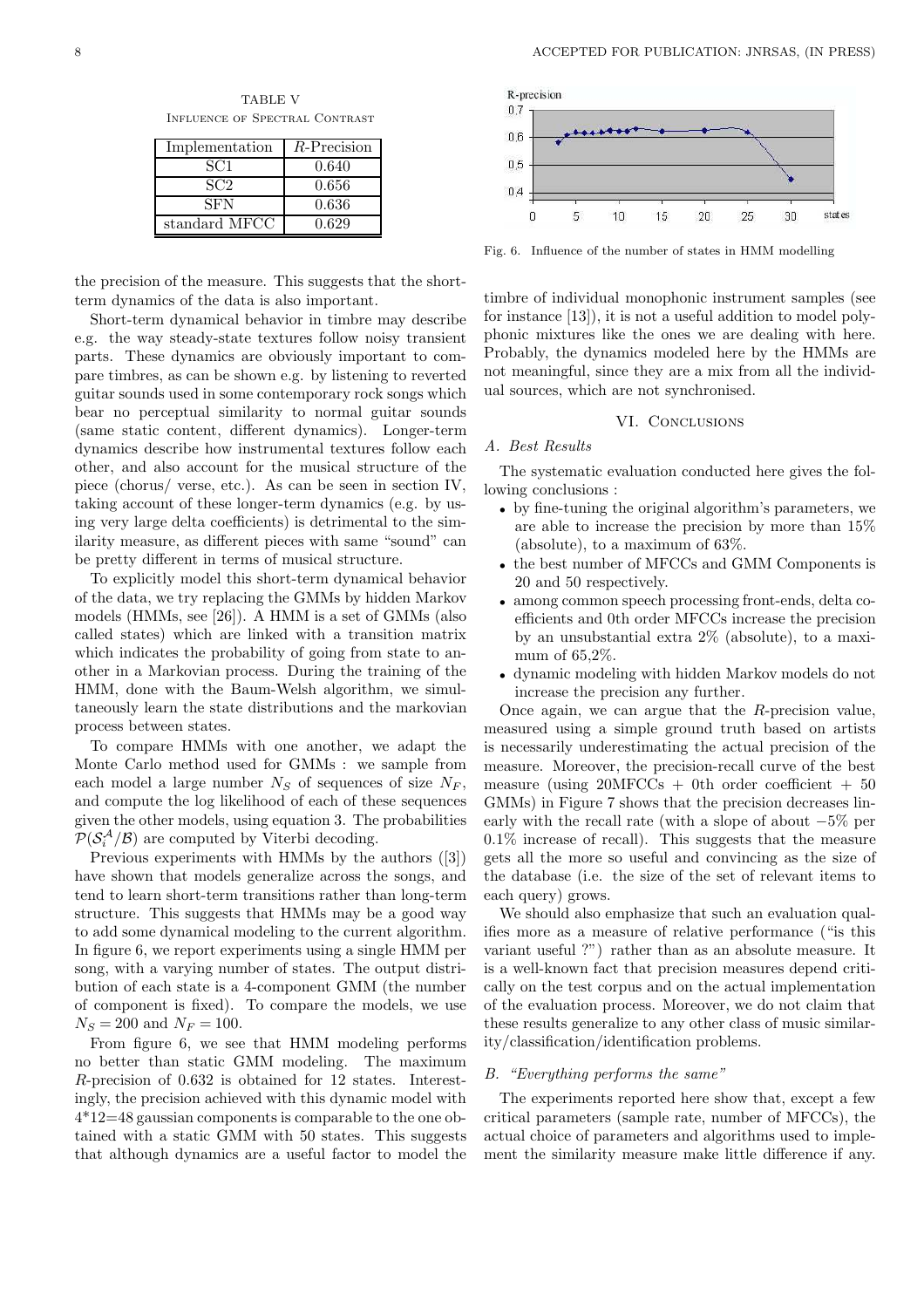

Fig. 7. Precision vs Recall graph for the best measure

We notice no substantial improvement by examining the very many variants investigated here : Complex dynamic modelling performs the same as static modeling. Complex front-ends, like spectral contrast, performs the same as basic MFCCs. Complex distance measures, such as EMD or ALA as reported in [7], performs the same as Monte Carlo, or even simpler centroid distances as also reported in [7]. This behaviour has been mentioned before in the published partial comparisons between existing distance measures : Baumann  $([5])$  compares  $[22],[2]$  and  $[4]$  and observes that "the different approaches reach similar performance". Pampalk in [25] remarks that the cluster organization of [22] and [2] are similar. Berenzweig et al. in [7] also conclude that the "different training techniques for GMMs (Kmeans or EM)" and "MFCC or anchor space feature achieve comparable results".

#### C. Existence of a glass ceiling

The experiments reported here also suggest that the precision achievable by variations on the same classical pattern recognition scheme adopted by most contributions so far (including ours) be bounded. Figure 8 shows the increase in R-precision achieved by the experiments in this paper, over a theoretical parameter space  $\lambda$  (which abstracts together all the parameters and algorithm variants investigated here). The curve shows an asymptotic behaviour at around 65% (although this actual value depends on our specific implementation, ground truth and test database).

Obviously, this paper does not cover all possible variants of the same pattern recognition scheme. Notably, one should also evaluate other low-level descriptors (LLDs) than MFCCs, such as the one used in MPEG7 ([14]), and feature selection algorithms such as discriminant analysis. Similarly, newer methods of pattern recognition such as support vector machines have proved interesting for music classification tasks ([20], [23]) and could be adapted and tested for similarity tasks. However, the set of features used here, as well as the investigation of dynamics through delta coefficients and HMMS is likely to capture most of the aspects covered by other LLDs. This suggests that the "glass ceiling" revealed in Figure 8 may also apply for



Fig. 8. Increase in R-precision over the whole parameter space used in this paper

further implementations of the same kind.

## D. False Positives are very bad matches

Even if the R-precision reported here does not account for a number of false negatives (songs of different clusters that actually sound the same), the manual examination of the best similarity measure shows that there also remain some false positives. Even worse, these bad matches are not "questionably less similar songs", but usually are very bad matches, which objectively have nothing to do with the seed song.

We show here a typical result of a 10-nearest neighbors query on the song "HENDRIX, Jimi - I Don't Live Today" using the best set of parameters found above :

- 1. HENDRIX, Jimi I Don't Live Today
- 2. HENDRIX, Jimi Manic Depression
- 3. MOORE, Gary Cold Day in Hell
- 4. HENDRIX, Jimi Love or Confusion
- 5. MITCHELL, Joni Dom Juan's Reckless Daughter
- 6. CLASH, The Give Them Enough Rope
- 7. CLASH, The Stay Free
- 8. MARDI GRAS BB Bye Bye Babylon
- 9. HENDRIX, Jimi Hey Joe
- 10. HENDRIX, Jimi Are You Experienced

All songs by Hendrix, Moore and the Clash sound very similar, consisting in the same style of rock electric guitar, with a strong drum and bass part, and strong, male vocals. However, the song by Joni Mitchell ranked in 5th position is a calm folk song with an acoustic guitar and a female singer, while the 8th item is a big band jazzy tune. Similar bad matches are sometimes reported in the literature, e.g. in [25] "a 10-second sequence of Bolero by Ravel (Classical) is mapped together with London Calling by The Clash (Punk Rock)", but most of the times, the very poor quality of these matches is hidden out by the averaging of the reported results.

Interestingly, in our test database, a small number of songs seems to occur frequently as false positives. Table VI ranks songs in the test database according to the number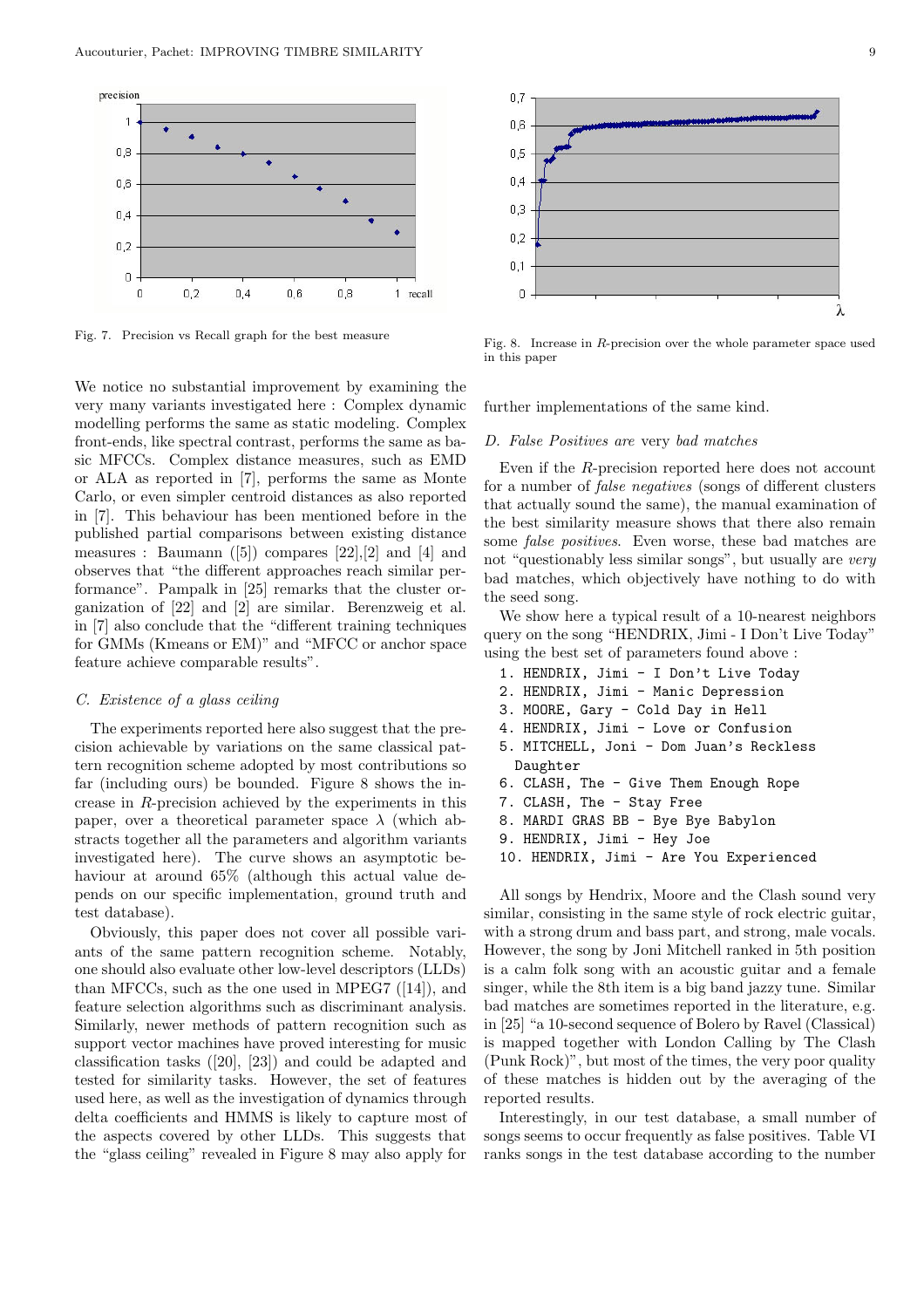of times they occur in the first 10 nearest neighbors over all queries  $(N_{10})$  divided by the size of their cluster of similar songs  $(card(C<sub>S</sub>))$ . It appears that there are a small number of very frequent songs, which can be called "hubs". For instance, the first song, MITCHELL, Joni - Don Juan's Reckless Daughter occurs more than 6 times more than it should, i.e. is very close to 1 song out of 6 in the database (57 out of 350). Among all its occurrences, many are likely to be false positives. This suggests that the 35% remaining errors are not uniformly distributed over the whole database, but are rather due to a very small number of hubs (less than  $10\%$ ) which are close to all other songs. These hubs are especially intriguing as they usually stand out of their clusters, i.e. other songs of the same cluster as a hub are not usually hubs themselves.

A further study should be done with a larger test database, to see if this is only a boundary effect due to our small, specific database or a more general property of the measure. However, this suggests ways to improve the precision of the measure by boosting([29]), where alternative features or modeling algorithms are used to specifically deal with the hubs.

# E. Need for another approach ?

The limitations observed in this paper, namely a glass ceiling at about  $65\%$  R-precision, and the existence of very bad "hubs", suggest that the usual route to timbre similarity may not be the optimal one. The problem of the actual perception of timbre is not addressed by current methods. More precisely, modelling the long-term statistical distribution (accounting for time or not - HMMs or GMMs) of the individual "atoms" or "grains" of sound (frames of spectral envelopes), and comparing their global shape constitutes a strong, hidden assumption on the underlying cognitive process. While it is clear that the perception of timbre results from an integration of some sort (indivivual frames cannot be labelled independently, and may "come" from very different textures), other important aspects of timbre perception are not covered by this approach.

First, all frames are not of equal importance, and these weights does not merely result of their long-term frequencies(i.e. the corresponding component's prior probability  $\pi_m$ ). Some timbres (i.e. here sets of frames) are more salient than others : for instance, the first thing than one may notice while listening to a Phil Collins song is his voice, independently of the instrumental background (guitar, synthesizer, etc...). This saliency may depend on the context or the knowledge of the listener and is obviously involved in the assessment of similarity.

Second, cognitive evidence show that human subjects tend not to assess similarity by testing the significance of the hypothesis "this sounds like X", but rather by comparing two competing models "this sounds like X" and "this doesn't sounds like X"([19]). This also suggests that comparing the mean of the log likelihoods of all frames may not be the most realistic approach.

These two aspects, and/or others to be investigated, may explain the paradoxes observed with the current model, notably the hubs. We believe that substantial improvement of the existing measures may not result from further variations on the usual model, but rather come from a deeper understanding of the cognitive processes underlying the perception of complex polyphonic timbres and the assessment of their similarity.

### VII. Acknowledgments

The work reported in this paper uses two open-source libraries, TORCH  $([9])$  and HTK  $([34])$ . We also thank Anthony Beurivé for helping with the optimization of feature extraction code.

#### **REFERENCES**

- [1] J.-J. Aucouturier and F. Pachet. Representing musical genre: A state of art. Journal of New Music Research (JNMR), 32(1), 2003.
- [2] J.-J. Aucouturier and F. Pachet. Music similarity measures: What's the use ? In Proceedings of the 3rd International Conference on Music Information Retrieval (ISMIR), Paris (France), October 2002.
- [3] J.-J. Aucouturier and M. Sandler. Segmentation of musical signals using hidden markov models. In Proceedings of the  $110$ th Convention of the Audio Engineering Society, Amsterdam (The Netherlands), May 2001.
- [4] S. Baumann. Music similarity analysis in a p2p environment. In Proceedings of the 4th European Workshop on Image Analysis for Multimedia Interactive Services, London (UK), April 2003.
- [5] S. Baumann and T. Pohle. A comparison of music similarity measures for a p2p application. In Proceedings of the Sixth International Conference on Digital Audio Effects DAFX, London  $(UK)$ , September 2003.
- [6] A. Berenzweig, D. Ellis, and S. Lawrence. Using voice segments to improve artist classification of music. In Proceedings of the AES 22nd International Conference on Virtual, Synthetic, and Entertainment Audio, Espoo (Finland)., June 2002.
- [7] A. Berenzweig, B. Logan, D. P. W. Ellis, and B. Whitman. large-scale evaluation of acoustic and subjective music similarity measures. In Proceedings of the Fourth International Conference on Music Information Retrieval (ISMIR 2003), Baltimore, Maryland (USA), October 2003.
- C. M. Bishop. Neural Networks for Pattern Recognition. Oxford Press, 1995.
- [9] R. Collobert, S. Bengio, and J. Marithoz. Torch: a modular machine learning software library. Technical Report IDIAP-RR 02-46, IDIAP, 2002.
- [10] A. Eronen and A. Klapuri. Musical instrument recognition using cepstral coefficients and temporal features. In Proceedings of the IEEE International Conference on Acoustics, Speech and Signal Processing (ICASSP), Istanbul (Turkey), June 2000.
- [11] J. Foote. Automatic audio segmentation using a measure of audio novelty. In Proceedings of IEEE International Conference on Multimedia and Expo (ICME), New York City, NY (USA), July 2000.
- [12] J. T. Foote. Content-based retrieval of music and audio. In Multimedia Storage and Archiving Systems II, Proc. of SPIE, 1997. pages 138-147.
- [13] J. Herre, E. Allamanche, and C. Ertel. How similar do songs sound? towards modeling human perception of musical similarity. In Proceedings of IEEE Workshop on Applications of Signal Processing to Audio and Acoustics (WASPAA), Mohonk, NY (USA), October 2003.
- [14] P. Herrera, X. Serra, and G. Peeters. Audio descriptors and descriptors schemes in the context of mpeg-7. In Proceedings of the International Computer Music Conference (ICMC), Beijing (China), October 1999.
- [15] D.-N. Jiang, L. Lu, H.-J. Zhang, J.-H. Tao, and L.-H. Cai. Music type classification by spectral contrast feature. In Proceedings of the IEEE International Conference on Multimedia and Expo (ICME), Lausanne (Switzerland), August 2002.
- [16] J. Johnston. Transform coding of audio signals using perceptual noise criteria. IEEE Journal on Selected Areas in Communications, 6(2):314–323, February 1988.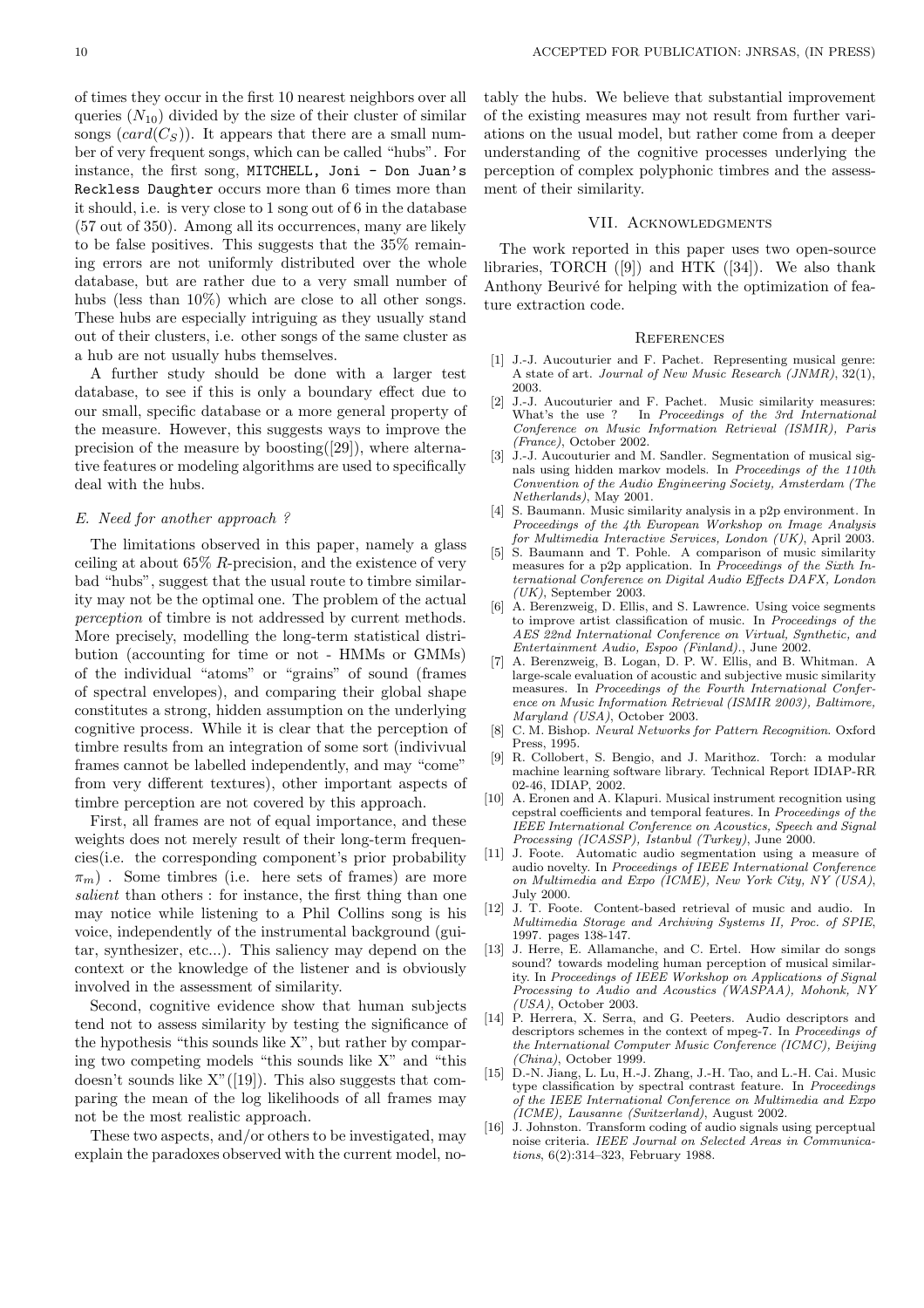- [17] Y. E. Kim and B. Whitman. Singer identification in popular music recordings using voice coding features. In Proceedings of the 3rd International Conference on Music Information Retrieval (ISMIR), Paris (France), October October 2002.
- [18] V. Kulesh, I. Sethi, and P. V. Indexing and retrieval of music via gaussian mixture models. In Proceedings of the 3rd International Workshop on Content-Based Multimedia Indexing (CBMI), Rennes (France), 2003.
- [19] M. D. Lee, B. Pincombre, S. Dennis, and P. Bruza. A psychological approach to text document classification. In Proceedings of the Defence Human Factors Special Interest Group Meeting , October October 2000.
- [20] T. Li and G. Tzanetakis. Factors in automatic musical genre classification of audio signals. In Proceedings of the IEEE Workshop on Applications of Signal Processing to Audio and Acoustics (WASPAA) New Paltz, NY (USA), October 2003.
- [21] B. Logan. Mel frequency cepstral coefficients for music modeling. In Proceedings of the 1st International Symposium of Music Information Retrieval (ISMIR), Plymouth, Massachusetts (USA), October 2000.
- [22] B. Logan and A. Salomon. A music similarity function based on signal analysis. In in proceedings IEEE International Conference on Multimedia and Expo (ICME), Tokyo (Japan), August 2001.
- [23] N. C. Maddage, C. Xu, and Y. Wang. A svm-based classification approach to musical audio. In Proceedings of the 4th International Conference on Music Information Retrieval (ISMIR), Baltimore, Maryland (USA), October October 2003.
- [24] F. Pachet, A. LaBurthe, A. Zils, and J.-J. Aucouturier. Popular music access: The sony music browser. Journal of the American Society for Information (JASIS), Special Issue on Music Information Retrieval, 2004.
- [25] E. Pampalk, S. Dixon, and G. Widmer. On the evaluation of perceptual similarity measures for music. In Proceedings of the Sixth International Conference on Digital Audio Effects DAFX, London (UK), September 2003.
- [26] L. Rabiner. A tutorial on hidden markov models and selected applications in speech recognition. Proceedings of the IEEE, 77(2), 1989.
- [27] L. Rabiner and B. Juang. Fundamentals of speech recognition . Prentice-Hall, 1993.
- [28] Y. Rubner, C. Tomasi, and L. Guibas. The earth movers distance as a metric for image retrieval. Technical report, Stanford University, 1998.
- [29] R. Schapire. A brief introduction to boosting. In Proceedings of the Sixteenth International Joint Conference on Artificial Intelligence (IJCAI), Stockholm (Sweden), August 1999.
- [30] G. Tzanetakis and P. Cook. Musical genre classification of audio signals. IEEE Transactions on Speech and Audio Processing , 10(5), July 2002.
- [31] E. Voorhes and D. Harman. Overview of the eighth text retrieval conference. In Proceedings of the Eighth Text Retrieval Conference (TREC), Gaithersburg, Maryland (USA), November 1999. http://trec.nist.gov.
- [32] M. Welsh, N. Borisov, J. Hill, R. von Behren, and A. Woo. Querying large collections of music for similarity. Technical Report Technical Report UCB/CSD00 -1096, U.C. Berkeley Computer Science Division, 1999.
- [33] B. Whitman and P. Smaragdis. Combining musical and cultural features for intelligent style detection. In Proceedings of the 3rd International Conference on Music Information Retrieval (ISMIR), Paris (France), October October 2002.
- [34] S. Young. The htk hidden markov model toolkit. Technica l Report TR152, Cambridge University Engineering Departmen t CUED, 1993.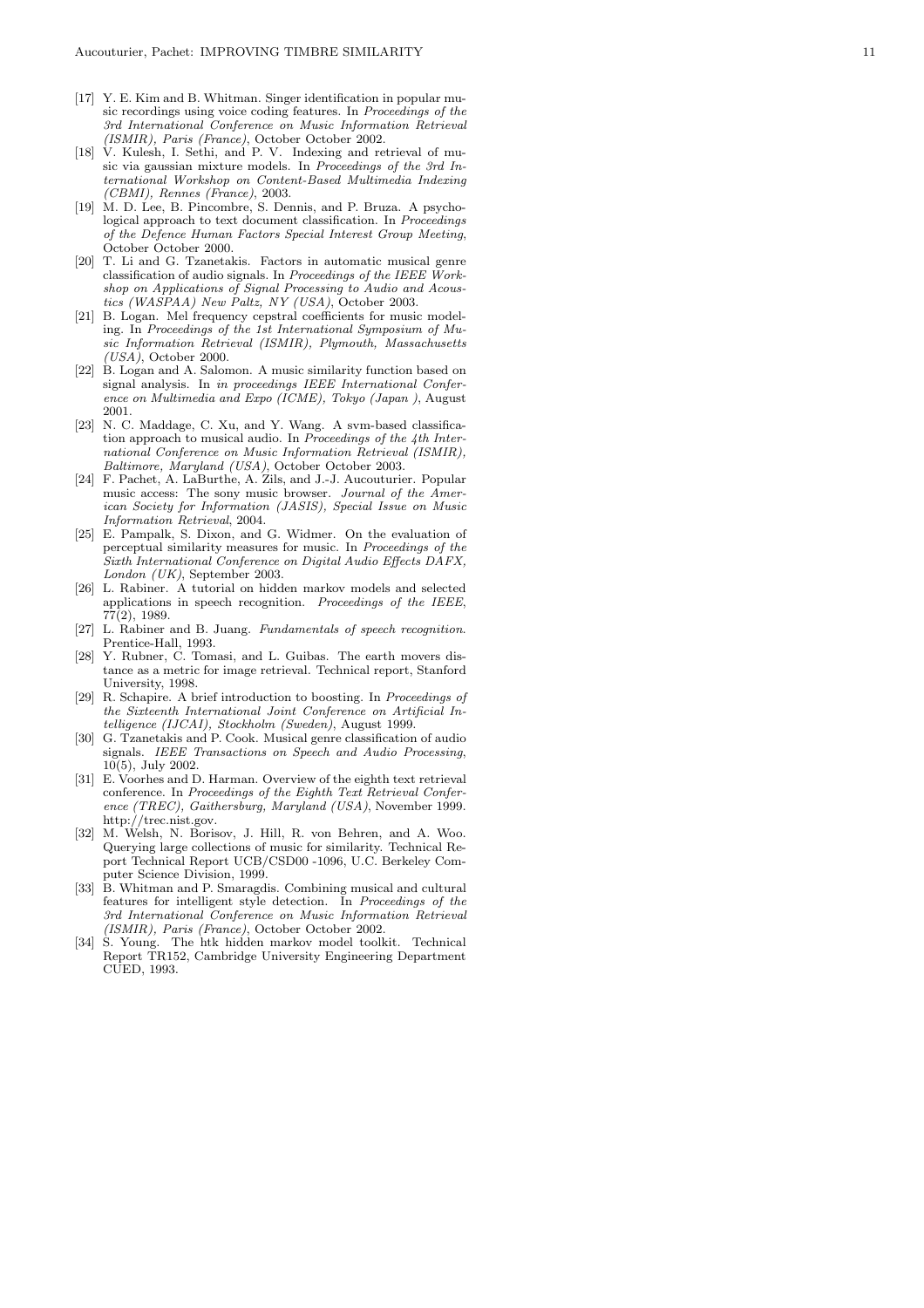| Artist                 | Description                          | Size            |
|------------------------|--------------------------------------|-----------------|
| <b>ALL SAINTS</b>      | Dance Pop                            | 9               |
| <b>APHEX TWIN</b>      | Techno                               | $\overline{4}$  |
| <b>BEATLES</b>         | <b>British Pop</b>                   | 8               |
| <b>BEETHOVEN</b>       | Classical Romantic                   | $\overline{5}$  |
| <b>BRYAN ADAMS</b>     | Pop Rock                             | 8               |
| FRANCIS CABREL         | French Pop                           | $\overline{7}$  |
| <b>CAT POWER</b>       | Indie Rock                           | 5               |
| <b>CHARLIE PATTON</b>  | Delta Blues                          | $\overline{10}$ |
| THE CLASH              | Punk Rock                            | 21              |
| <b>VARIOUS ARTISTS</b> | West Coast Jazz                      | 14              |
| <b>DD BRIDGEWATER</b>  | Jazz Singer Trio                     | 12              |
| <b>BOB DYLAN</b>       | Folk                                 | 13              |
| <b>ELTON JOHN</b>      | Piano Pop                            | $\overline{5}$  |
| <b>FREHEL</b>          | French Prewar Singer                 | 8               |
| <b>GARY MOORE</b>      | <b>Blues Rock</b>                    | $\overline{9}$  |
| <b>GILBERTO GIL</b>    | <b>Brazilian Pop</b>                 | $\overline{15}$ |
| <b>JIMI HENDRIX</b>    | Rock                                 | 7               |
| <b>JOAO GILBERTO</b>   | Jazz Bossa                           | 8               |
| <b>JONI MITCHELL</b>   | Folk Jazz                            | $\overline{9}$  |
| <b>KIMMO POHJONEN</b>  | World Accordion                      | $\overline{5}$  |
| <b>MARDI GRAS BB</b>   | <b>Big Band Blues</b>                | 7               |
| MILFORD GRAVES         | Jazz Drum Solo                       | $\overline{4}$  |
| <b>VARIOUS</b>         | "Musette" Accordion<br>Guitar Fusion | 12              |
| PAT METHENY            |                                      | $\overline{6}$  |
| <b>VARIOUS ARTISTS</b> | Jazz Piano                           | 15              |
| <b>PUBLIC ENEMY</b>    | Hardcore Rap                         | 8               |
| <b>QUINCY JONES</b>    | Latin Jazz                           | $\overline{9}$  |
| <b>RASTA BIGOUD</b>    | Reggae                               | $\overline{7}$  |
| <b>RAY CHARLES</b>     | <b>Jazz Singer</b>                   | 8               |
| RHODA SCOTT            | Organ Jazz                           | 10              |
| ROBERT JOHNSON         | Delta Blues                          | 14              |
| <b>RUN DMC</b>         | Hardcore Rap                         | $\overline{11}$ |
| FRANK SINATRA          | Jazz Crooner                         | $\overline{13}$ |
| <b>SUGAR RAY</b>       | Funk Metal                           | 13              |
| TAKE <sub>6</sub>      | Acapella Gospel                      | $\overline{10}$ |
| TRIO ESPERANCA         | Acapella Brasilian                   | $\overline{12}$ |
| <b>VOCAL SAMPLING</b>  | Acapella Cuban                       | 13              |

TABLE I Composition of the test database